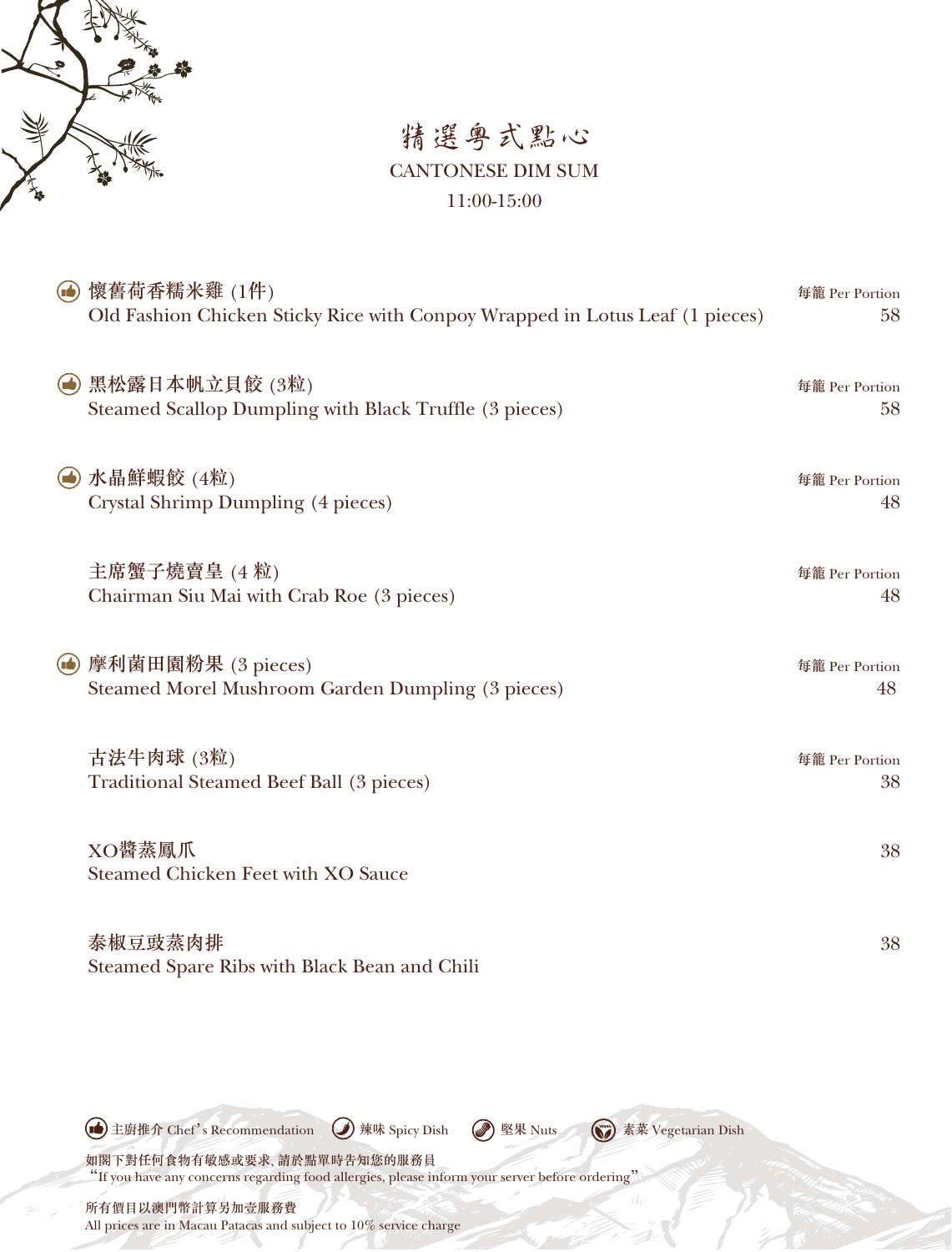

## 精選粵式點心 CANTONESE DIM SUM 11:00-15:00

| (6) 翡翠鵝肝鹹水角 (3件)<br>Deep Fried Jade Sticky Puff stuffed with foir gras (3 pieces)                                                                                                                                   | 58 |
|---------------------------------------------------------------------------------------------------------------------------------------------------------------------------------------------------------------------|----|
| (4) 蒜香蝦春卷<br><b>Garlic Shrimp Spring Roll</b>                                                                                                                                                                       | 48 |
| 香煎蘿蔔、芋頭鴛鴦糕<br>Pan Fried Turnip and Taro Cake                                                                                                                                                                        | 48 |
| 錦鹵素肉雲吞<br>Fried Crispy Wonton with Vegan Pork and Sweet and Sour Sauce                                                                                                                                              | 38 |
| (e) 珍品鮑魚酥 (每隻)<br>Abalone Puff (1 pieces)                                                                                                                                                                           | 38 |
| XO醬鮮蝦腸粉<br>Rice Roll with Shrimp and XO Sauce                                                                                                                                                                       | 58 |
| 香心菜叉燒腸粉<br>Steamed Rice Roll with Barbecued Pork and Pickled Choy Sum                                                                                                                                               | 48 |
| 竹笙上素腸粉<br>Steamed Rice Roll Stuffed Bamboo Piths and Vegetables                                                                                                                                                     | 48 |
| 主廚推介 Chef's Recommendation<br>ū٠<br>辣味 Spicy Dish<br>堅果 Nuts<br>素菜 Vegetarian Dish<br>如閣下對任何食物有敏感或要求,請於點單時告知您的服務員<br>"If you have any concerns regarding food allergies, please inform your server before ordering" |    |

所有價目以澳門幣計算另加壹服務費 All prices are in Macau Patacas and subject to 10% service charge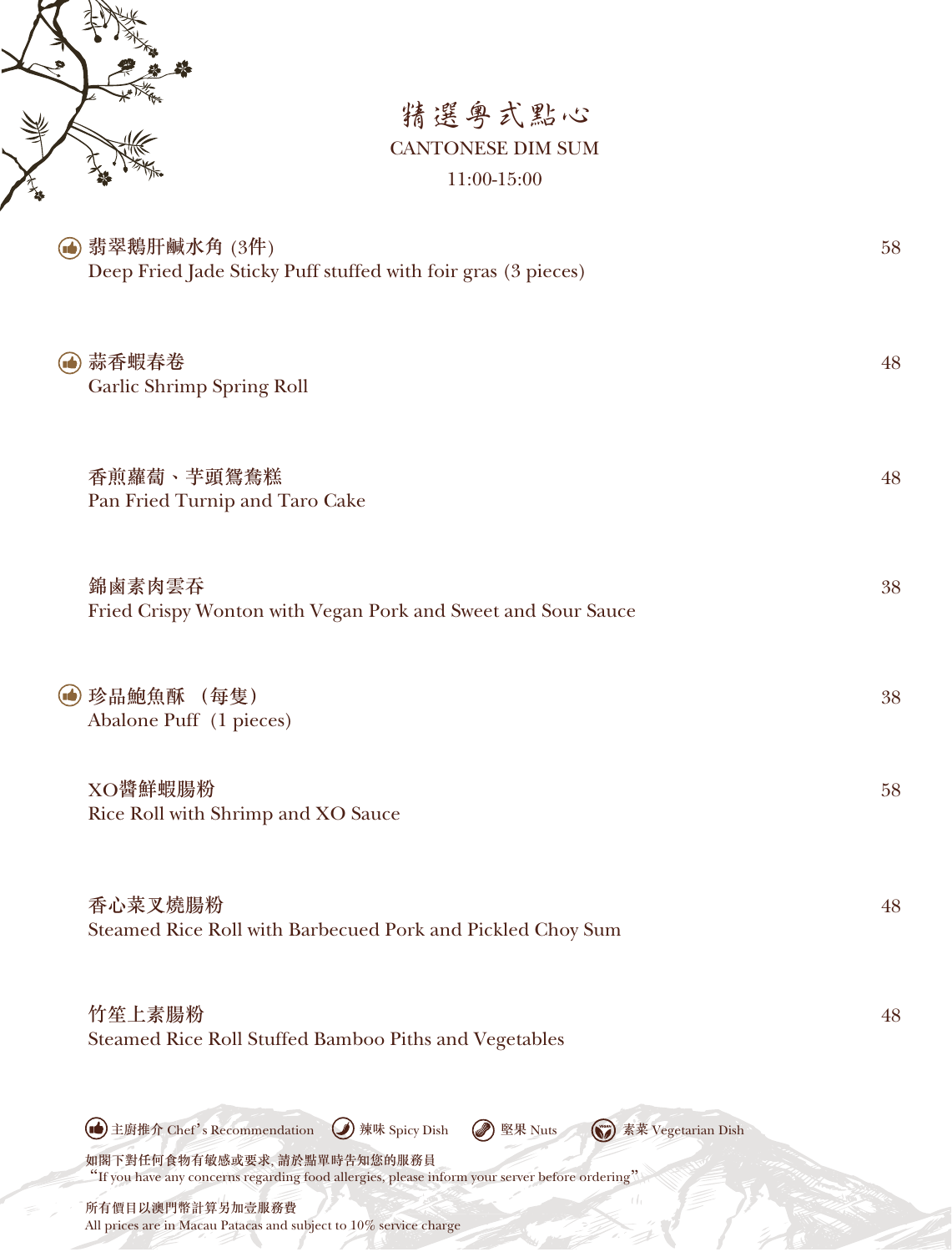

精選粵式點心 CANTONESE DIM SUM 11:00-15:00

| 金湯素翅乾坤袋<br>Vegan Fake Shark Fin in Bean Curd Pillow and Pumpkin Veloute | 48                   |
|-------------------------------------------------------------------------|----------------------|
| (6) 焗松茸雞批 (3件)<br>Baked Matsutake Chicken Pie (3 pieces)                | 每份 Per Portion<br>48 |
| 鮮肉小籠包 (4件)<br>Siu Lung Bao (4 pieces)                                   | 每籠 Per Portion<br>48 |
| 蜜汁叉燒包 (3件)<br><b>Steamed Barbecued Pork Bun (3 pieces)</b>              | 每籠 Per Portion<br>48 |
| (4) 北海道牛乳包(3件)<br>Steamed Hokkaido Milk Bun (3 pieces)                  | 每籠 Per Portion<br>48 |
| 皮蛋豚肉片粥<br>Congee with Preserved Egg and Sliced Salted Pork              | 48                   |
| 下火菜乾鹹骨粥<br>Congee with Salted Pork Rib and Dehydrated Cabbage           | 48                   |
| 3 野瓜小米粥<br>Mitsutake Mushroom and Wild Mushroom Congee                  | 48                   |

**●主廚推介 Chef's Recommendation** ● 辣味 Spicy Dish ● 堅果 Nuts < ◆ 素菜 Vegetarian Dish

如閣下對任何食物有敏感或要求, 請於點單時告知您的服務員 "If you have any concerns regarding food allergies, please inform your server before ordering"

所有價目以澳門幣計算另加壹服務費 All prices are in Macau Patacas and subject to 10% service charge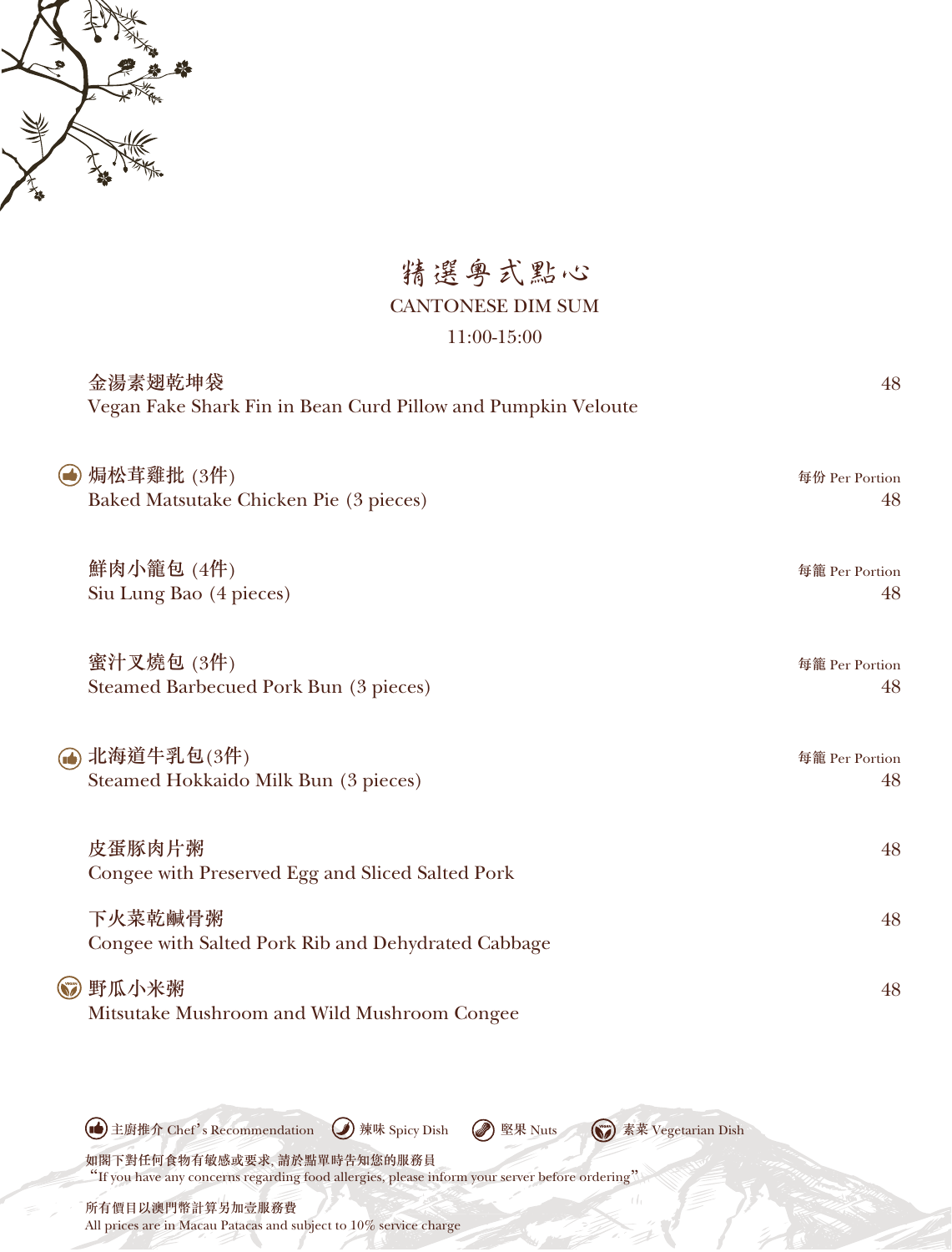

## 頭盤、冷盤及小食 APPETIZERS, COLD DISHES AND SNACKS

|                  | 奧賽嘉鱘龍魚籽醬30克<br>Osetra Caviar                                                                                                  | 968 |
|------------------|-------------------------------------------------------------------------------------------------------------------------------|-----|
|                  | (●) 酥炸巴馬臣芝士銀鱈魚粒<br>Crispy Silva Cod Cube with Parmasen Cheese                                                                 | 128 |
|                  | 玫瑰醉燻蹄<br><b>Chinese Rose Wine Drunken Pork Hock</b>                                                                           | 98  |
|                  | (4) 甜酸苦辣爽魚皮<br>Marinated Fish Skins with Four Favours                                                                         | 88  |
|                  | 黑醋拌蜇花配黑白木耳<br>Marinated Jelly Fish, Black and White Fungus with Garlic in Vinaigrette and Sesame Oil                          | 78  |
|                  | 3毛豆四喜烤麩<br><b>Braised Wheat Gluten with Edamame</b>                                                                           | 78  |
|                  | (4) 香辣皮蛋豆腐<br>Marinated Spicy Perserved Duck Egg with Tofu                                                                    | 78  |
| $(\blacksquare)$ | 金錢蟹盒<br>每件 Per Piece<br>Deep Fried Crabmeat and Roe in Puff                                                                   | 48  |
|                  | 主廚推介 Chef's Recommendation<br>素菜 Vegetarian Dish<br>辣味 Spicy Dish<br>堅果 Nuts                                                  |     |
|                  | 如閣下對任何食物有敏感或要求,請於點單時告知您的服務員<br>"If you have any concerns regarding food allergies, please inform your server before ordering" |     |
|                  | 所有價目以澳門幣計算另加壹服務費<br>All prices are in Macau Patacas and subject to 10% service charge                                         |     |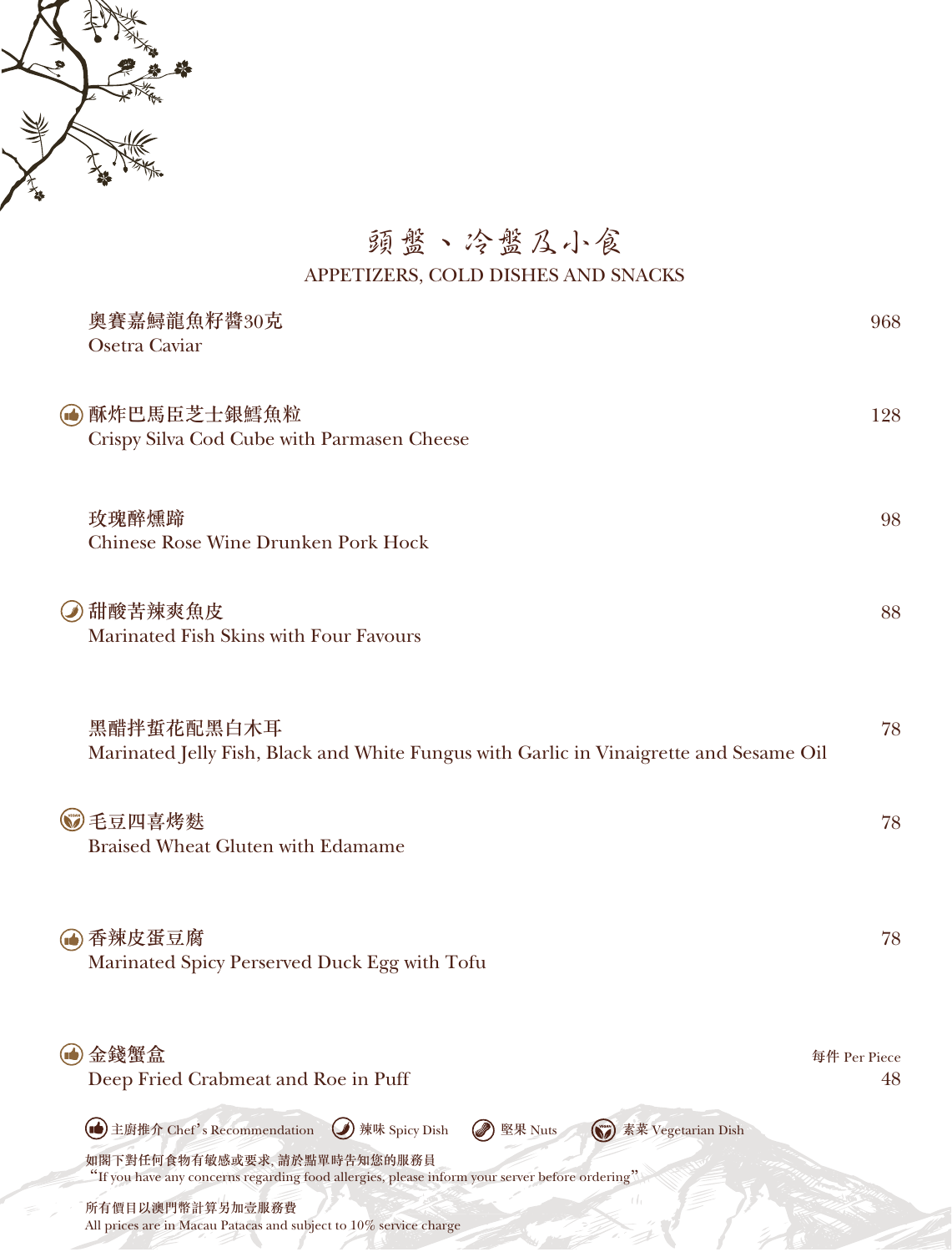

## 明爐燒烤 BARBECUED SPECIALTIES

| 明爐烤全體米鴨 (二吃) 需一日預訂 Reserve one day in advance<br>Grand Palace Peking Duck (2 courses)                                                                                                                                                                         | Whole<br>428   |
|---------------------------------------------------------------------------------------------------------------------------------------------------------------------------------------------------------------------------------------------------------------|----------------|
| (4) 掛爐燒鵝<br><b>Roasted Barbecued Goose</b>                                                                                                                                                                                                                    | 半隻Half<br>368  |
| (●) 化皮乳豬件 (6件)<br>Roasted Crispy Suckling Pig (6 pieces) Served with Steamed Chinese Hot Cake                                                                                                                                                                 | 238            |
| (6)蜜燒傳統豚肉叉燒<br><b>Signature Barbecued Pork</b>                                                                                                                                                                                                                | 168            |
| 慢泡瑤柱貴妃雞<br>Sous Vide Free Range Chicken with Conpoy                                                                                                                                                                                                           | 半隻 Half<br>158 |
| ❹極品醬油雞<br>Sous Vide Free Range Chicken in Premium Soy Sauce                                                                                                                                                                                                   | 半隻 Half<br>158 |
| 脆皮燒三層肉<br><b>Crispy Roasted Pork Bell</b>                                                                                                                                                                                                                     | 148            |
| 蜜汁燒豚頸肉<br><b>Roasted Honey Glazed Pork Neck</b>                                                                                                                                                                                                               | 138            |
| (nd) 主廚推介 Chef's Recommendation<br>辣味 Spicy Dish<br>堅果 Nuts<br>素菜 Vegetarian Dish<br>$(\mathbf{V})$<br>如閣下對任何食物有敏感或要求、請於點單時告知您的服務員<br>"If you have any concerns regarding food allergies, please inform your server before ordering"<br>(<br>所有價目以澳門幣計算另加壹服務費 |                |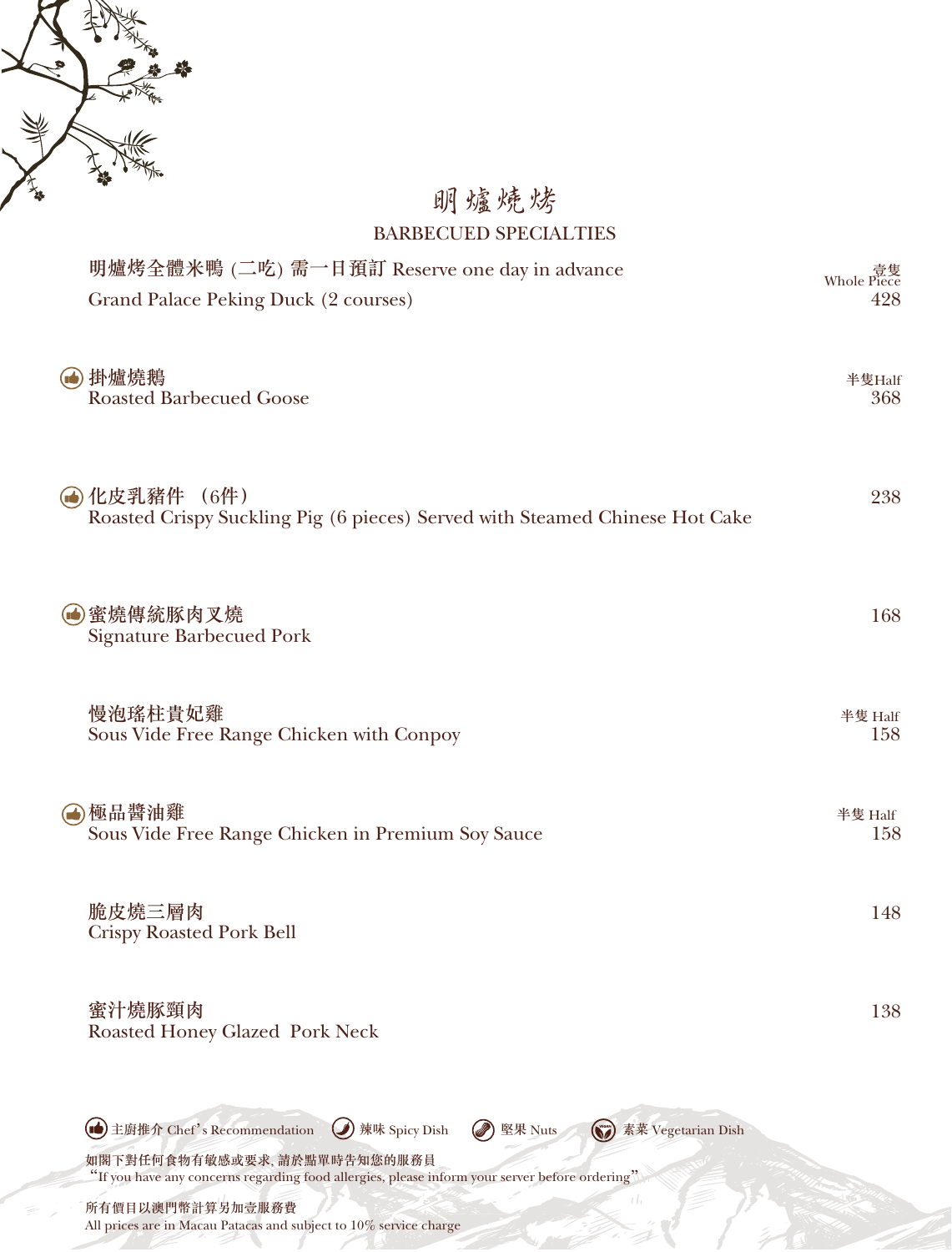

### 極上珍品 PREMIUM DRIED (SHARK'S FIN)

| 南非乾鮑                                                                                                                                                                                    | 每位 Per Person      |
|-----------------------------------------------------------------------------------------------------------------------------------------------------------------------------------------|--------------------|
| South Africa Dried Abalone                                                                                                                                                              | (6頭 100 Gram) 1688 |
|                                                                                                                                                                                         | (12頭 50 Gram) 898  |
| 紅燒原隻花膠扒                                                                                                                                                                                 | 每位 Per Person      |
| Braised Whole Fish Maw Steak with Superior Sauce                                                                                                                                        | 1488               |
| 砂鍋濃湯雞煲翅 (6兩)<br>Braised Premium Shark's Fin (225g) with Chicken in Casserole                                                                                                            | 828                |
| 海虎翅(2兩) 乾撈或紅燒                                                                                                                                                                           | 每位 Per Person      |
| Tiger Shark's Fin (75 Grams) Tossed or Braised                                                                                                                                          | 798                |
| 勵皇佛跳牆                                                                                                                                                                                   | 每位 Per Person      |
| Buddha Jumping the Wall                                                                                                                                                                 | 498                |
| 紅燒蝦子關東遼參配柚皮                                                                                                                                                                             | 每位 Per Person      |
| Braised Japan Kanto Thorn Sea Cucumber with Shrimp Roe and Pomelo Skin                                                                                                                  | 468                |
| 乾撈或紅燒大排翅(2兩)                                                                                                                                                                            | 每位 Per Person      |
| Double Boiled Premium Shark's Fin with Supreme Soup (75 Grams) Tossed or Braised                                                                                                        | 328                |
| 紅燒海參鮑魚扣鵝掌                                                                                                                                                                               | 每位 Per Person      |
| Braised Sea Cucumber and Abalone with Goose Web                                                                                                                                         | 298                |
| 主廚推介 Chef's Recommendation<br>辣味 Spicy Dish<br>堅果 Nuts<br>素菜 Vegetarian Dish<br>$\omega$<br>如閣下對任何食物有敏感或要求,請於點單時告知您的服務員                                                                 |                    |
| "If you have any concerns regarding food allergies, please inform your server before ordering"<br>所有價目以澳門幣計算另加壹服務費<br>All prices are in Macau Patacas and subject to 10% service charge |                    |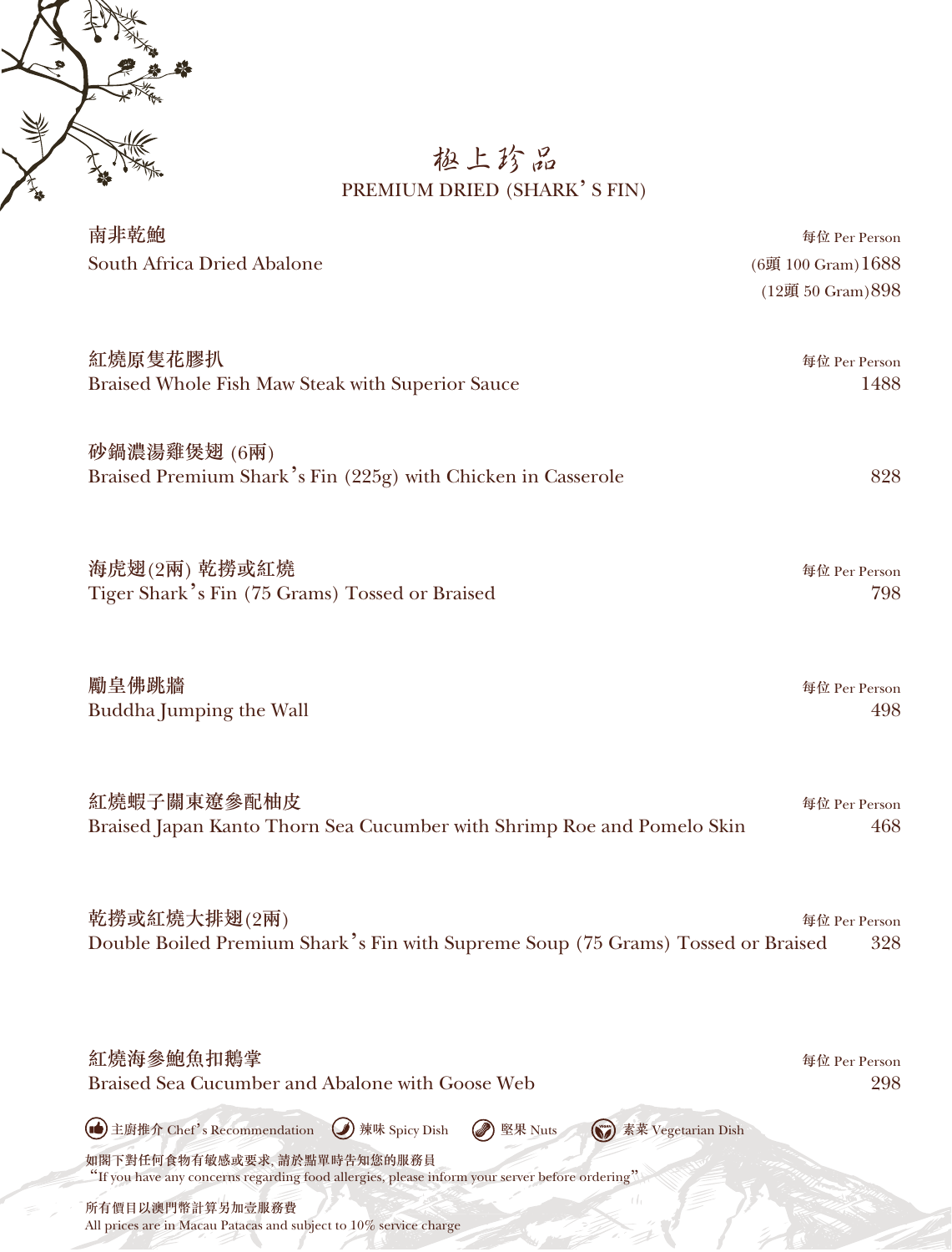

湯羹 SOUPS

|                | 冬蟲夏草石斛燉老雞<br>Double Boiled Aged Chicken with Cordyceps sinensis and Dendrobium                                                | 每位 Per Person<br>408 |
|----------------|-------------------------------------------------------------------------------------------------------------------------------|----------------------|
| $(\bullet)$    | 海底椰花膠燉烏雞<br>Double-Boiled Silkie Chicken Soup with Fish Maw and Sea Coconut                                                   | 每位 Per Person<br>188 |
| $\bigcirc$     | 酸辣花膠濃骨羹<br>Spicy and Sour Fish Maw Rich Bone Soup                                                                             | 每位 Per Person<br>178 |
|                | 皮蛋芫茜斑片湯<br>Preseved Duck Egg Grouper Soup with Coriander                                                                      | 每位 Per Person<br>138 |
| $(\mathbf{r})$ | 竹笙金銀柱貝太子羹<br>Bamboo Piths, Scallop Duo Egg White Soup                                                                         | 每位 Per Person<br>128 |
|                | (4)天麻川芎白芷燉魚頭<br>Double-Boiled Fish Head with Gastrodia, Ligusticum Striatum and Angelica Root                                 | 每位 Per Person<br>118 |
|                | 茶樹菇銀耳燉栗子<br>Double-Boiled Chestnut with velvet pioppino and Silver Fungus                                                     | 每位 Per Person<br>88  |
|                | 廚師長明火靚湯<br>Slow Cook Soup of the Day                                                                                          | 每位 Per Person<br>58  |
|                | 主廚推介 Chef's Recommendation<br>素菜 Vegetarian Dish<br>辣味 Spicy Dish<br>堅果 Nuts                                                  |                      |
|                | 如閣下對任何食物有敏感或要求、請於點單時告知您的服務員<br>"If you have any concerns regarding food allergies, please inform your server before ordering" |                      |
|                | 所有價目以澳門幣計算另加壹服務費<br>All prices are in Macau Patacas and subject to 10% service charge                                         |                      |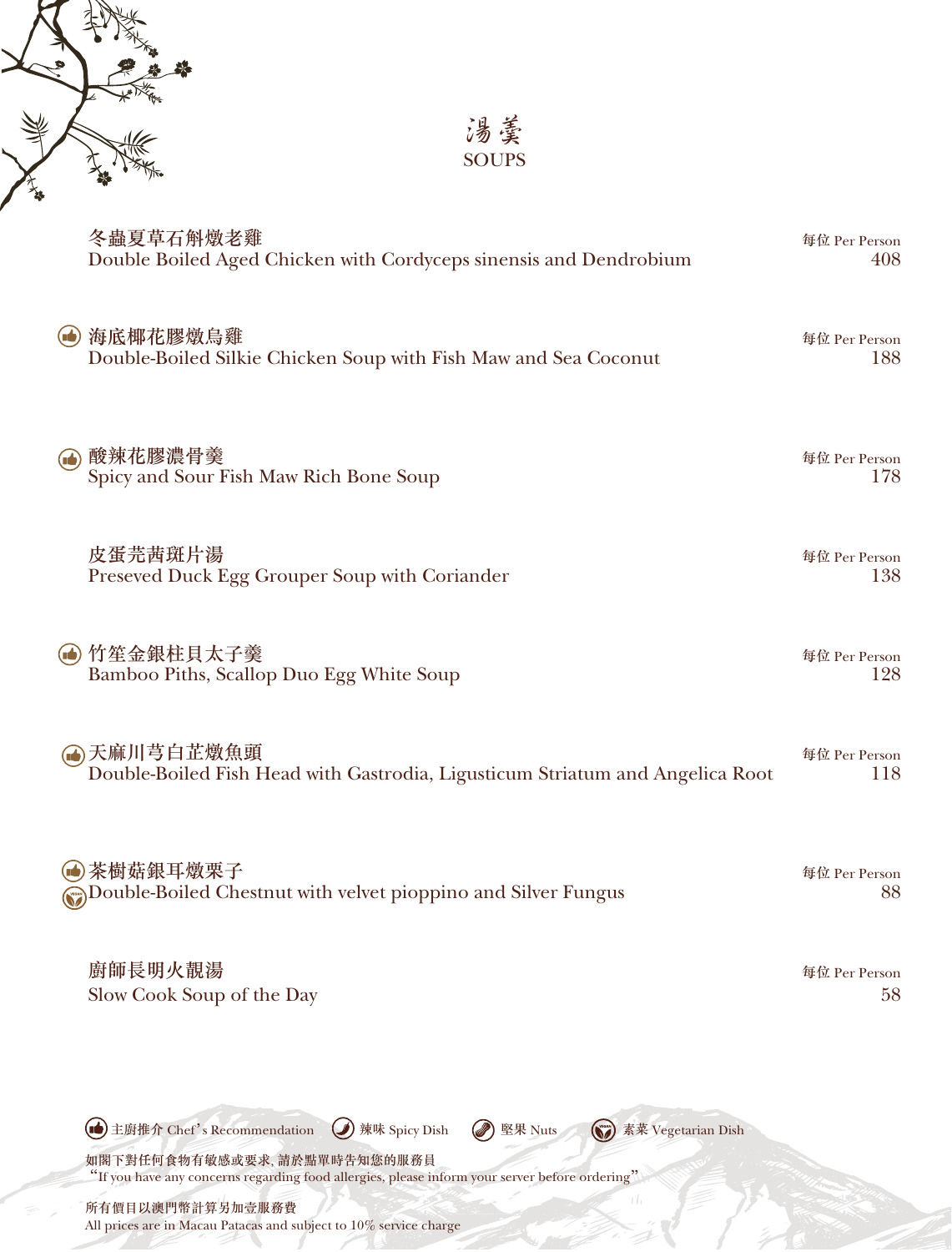

海鮮 SEAFOOD

| 蛋白糟鹵奶油泡龍蝦<br>Oil Poached Lobster with Yellow Wine Cream Sauce and Egg White                                                   | 448 |
|-------------------------------------------------------------------------------------------------------------------------------|-----|
| 蒜蓉鮮蟹蒸糯米飯<br>Sauteed Glutinous rice with Fresh Crab and Garlic                                                                 | 398 |
| 羊肚菌花椰菜炒海斑球<br>Wok-Fried Grouper Fillet with Morel Mushroom and Cauliflower                                                    | 268 |
| (▲)X.O.醬玉豆炒日本帆立貝<br>Sauteed Jumbo Japanese Scallop and Honey Pea with X.O. Sauce                                              | 248 |
| 紅炆豆腐斑頭腩煲<br>Braised Fish Head and Belly Cassarole with To-Fu                                                                  | 248 |
| (●) 葱油汁煎焗老虎蝦<br>Pan-Searled King Tiger Prawn with Scallion and Ginger Oil                                                     | 208 |
| 鮮蝦瑤柱蒸滑蛋<br>Steamed Egg with Fresh Shrimp and Conpoy                                                                           | 148 |
| 薑茸蒸一日鮮<br>Steamed Air-Dried Salted Seasonal Fish with Ginger                                                                  | 118 |
| (b) 主廚推介 Chef's Recommendation<br>Ø<br>辣味 Spicy Dish<br>堅果 Nuts<br>(S) 素菜 Vegetarian Dish                                     |     |
| 如閣下對任何食物有敏感或要求,請於點單時告知您的服務員<br>"If you have any concerns regarding food allergies, please inform your server before ordering" |     |
| $($ $ $<br>所有價目以澳門幣計算另加壹服務費<br>All prices are in Macau Patacas and subject to 10% service charge                              |     |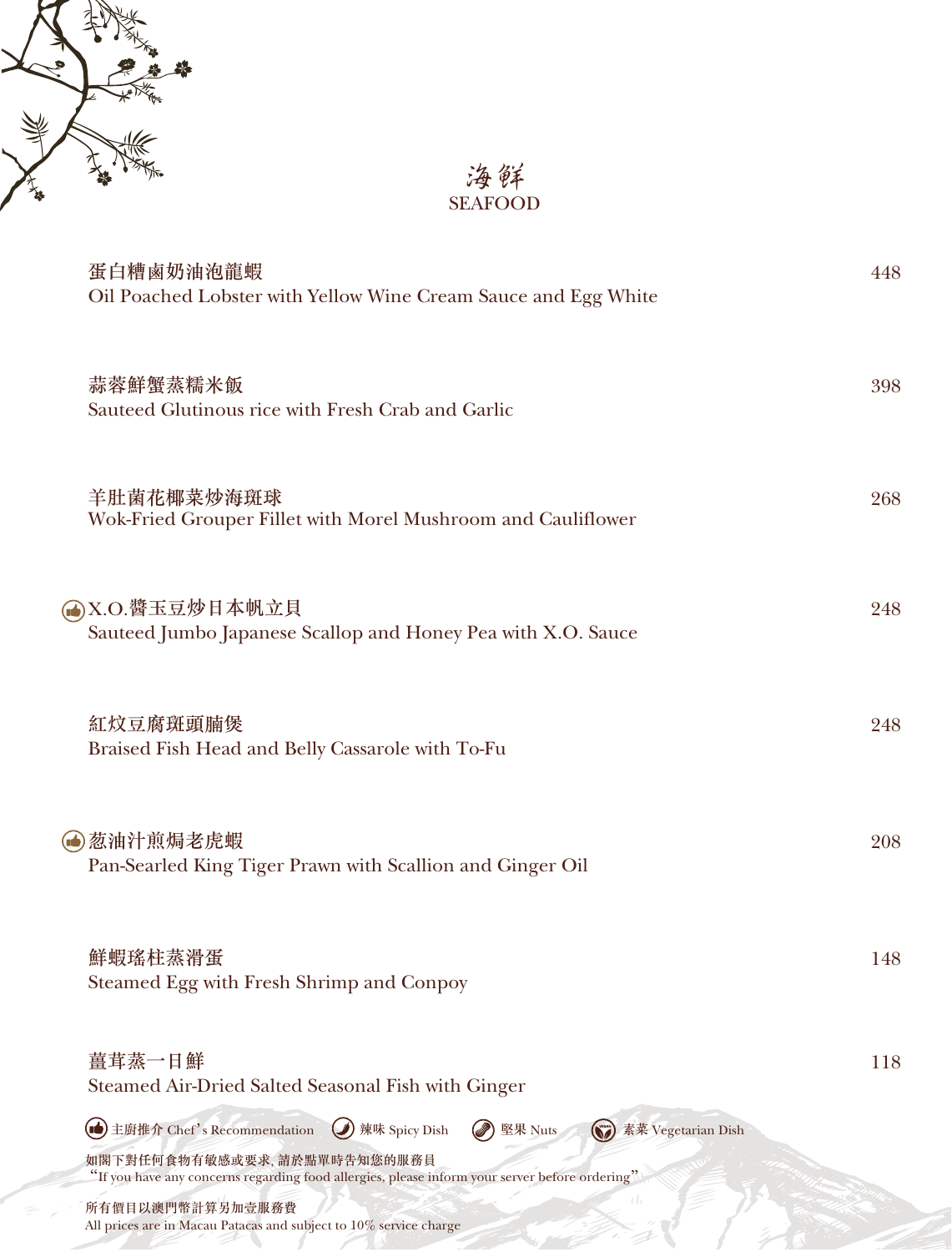

經典三鮮牛骨髓 148 Traditional Wok Fried Bone Marrow with Quail Egg, Shrimp, and Mushroom

| 杭椒香辣竹筍小炒肉                                                   | 128 |
|-------------------------------------------------------------|-----|
| Sauteed Pork Belly with Green Chili Pepper and Bamboo Shoot |     |

馬友鹹魚蒸肉餅 1280 カランド しょうしょう しょうしょう しゅうしゅう しょうしゅん おおし おおし 1280 Steamed Pork Patties with Aged Salted Fish

宮廷醬烤豚骨腩 128 Braised and Roasted Pork Rib Belly with Imperial Sauce

山東京蔥爆羊柳 128 Stir Fried Sliced Lamb Fillet with Sandong Leeks in Fermented Tofu Sauce

| (4) 鳳梨咕嚕肉<br>Sweet and Sour Pork with Pineapple and Pickled Ginger                                                            | 118 |
|-------------------------------------------------------------------------------------------------------------------------------|-----|
| (■ 主廚推介 Chef's Recommendation ( ) 辣味 Spicy Dish<br><b>● 堅果 Nuts</b><br>(S) 素菜 Vegetarian Dish                                 |     |
| 如閣下對任何食物有敏感或要求,請於點單時告知您的服務員<br>"If you have any concerns regarding food allergies, please inform your server before ordering" |     |
| 所有價目以澳門幣計算另加壹服務費<br>All prices are in Macau Patacas and subject to 10% service charge                                         |     |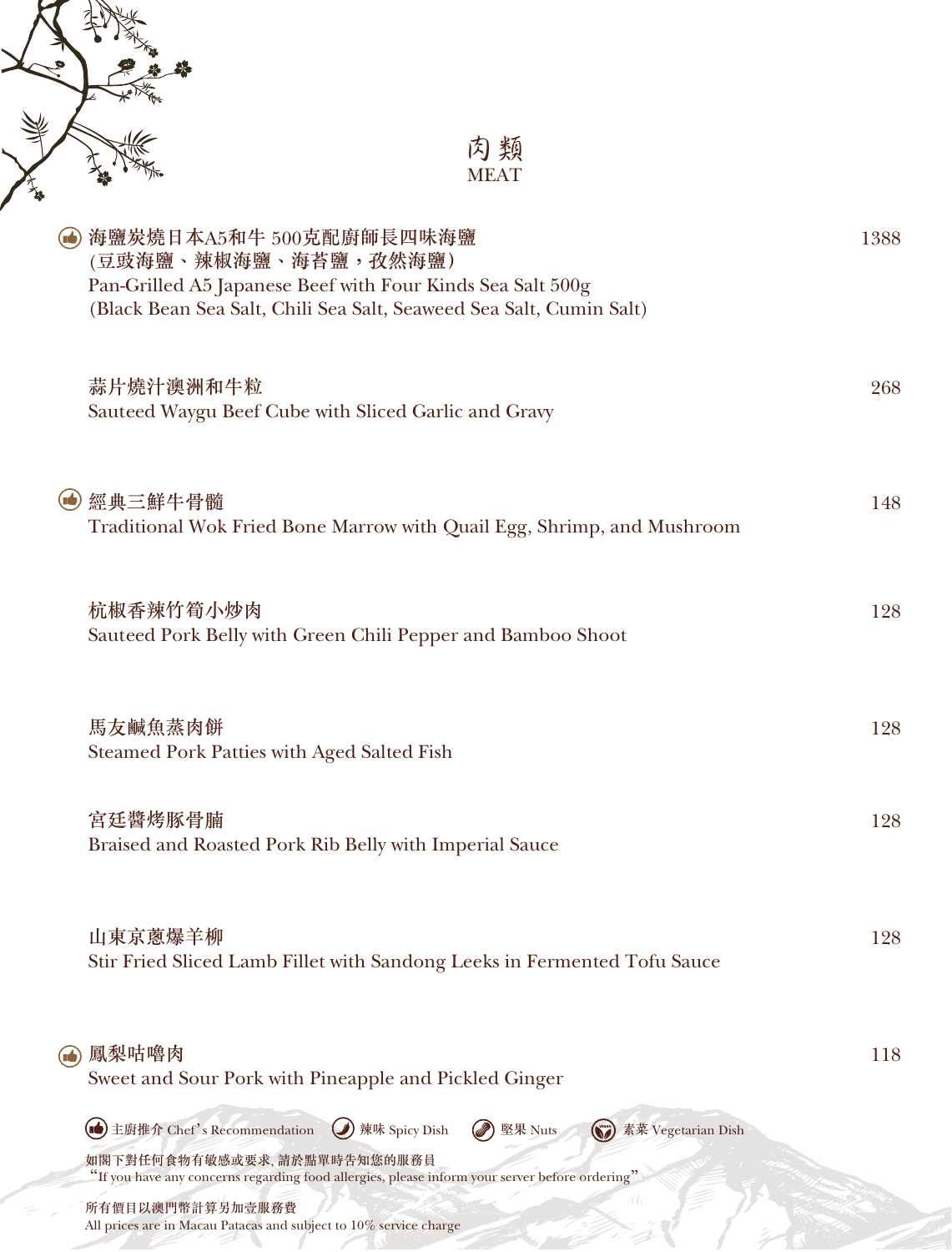|                  | 家禽<br><b>POULTRY</b>                                                                                                          |                     |
|------------------|-------------------------------------------------------------------------------------------------------------------------------|---------------------|
|                  | 瑤柱鮑魚霸王鴨 (需兩日前預訂)<br>Braised Whole Duck with Abalone and Conpoy (Reserve 2 days in advance)                                    | 498                 |
|                  | 濃汁花膠香菇鵝掌煲<br>Braised Goose Web and Mitsutake Mushroom with Fish Maw in Cassarole                                              | 388                 |
| $(\blacksquare)$ | 黑松露手撕鵝<br>Pulled Goose Julienne with Black Truffle                                                                            | 248                 |
|                  | 廚師長一品燒雞 (半隻)<br>Chef's Special Roasted Half Free Range Chicken                                                                | 158                 |
|                  | (●) 火燒酒香富貴雞(旁桌烹調)<br>Roasted Chicken with Chinese Wine Flambe (Gueridon Service)                                              | 128                 |
|                  | 老陳皮白玉鴨腿湯<br>Slow Cook Duck Confit with Aged Tangerine Peel and Winter Melon in Soup                                           | 118                 |
|                  | 紅燒乳鴿<br><b>Roasted Crispy Pigeon</b>                                                                                          | 每隻 Per Piece<br>108 |
|                  | 香脆避風塘滑雞件<br>Fried Chicken with Typhoon Shelter Style                                                                          | 88                  |
|                  | 主廚推介 Chef's Recommendation<br>辣味 Spicy Dish<br>堅果 Nuts<br>素菜 Vegetarian Dish<br>$\omega$                                      |                     |
|                  | 如閣下對任何食物有敏感或要求,請於點單時告知您的服務員<br>"If you have any concerns regarding food allergies, please inform your server before ordering" |                     |
|                  | 所有價目以澳門幣計算另加壹服務費<br>All prices are in Macau Patacas and subject to 10% service charge                                         |                     |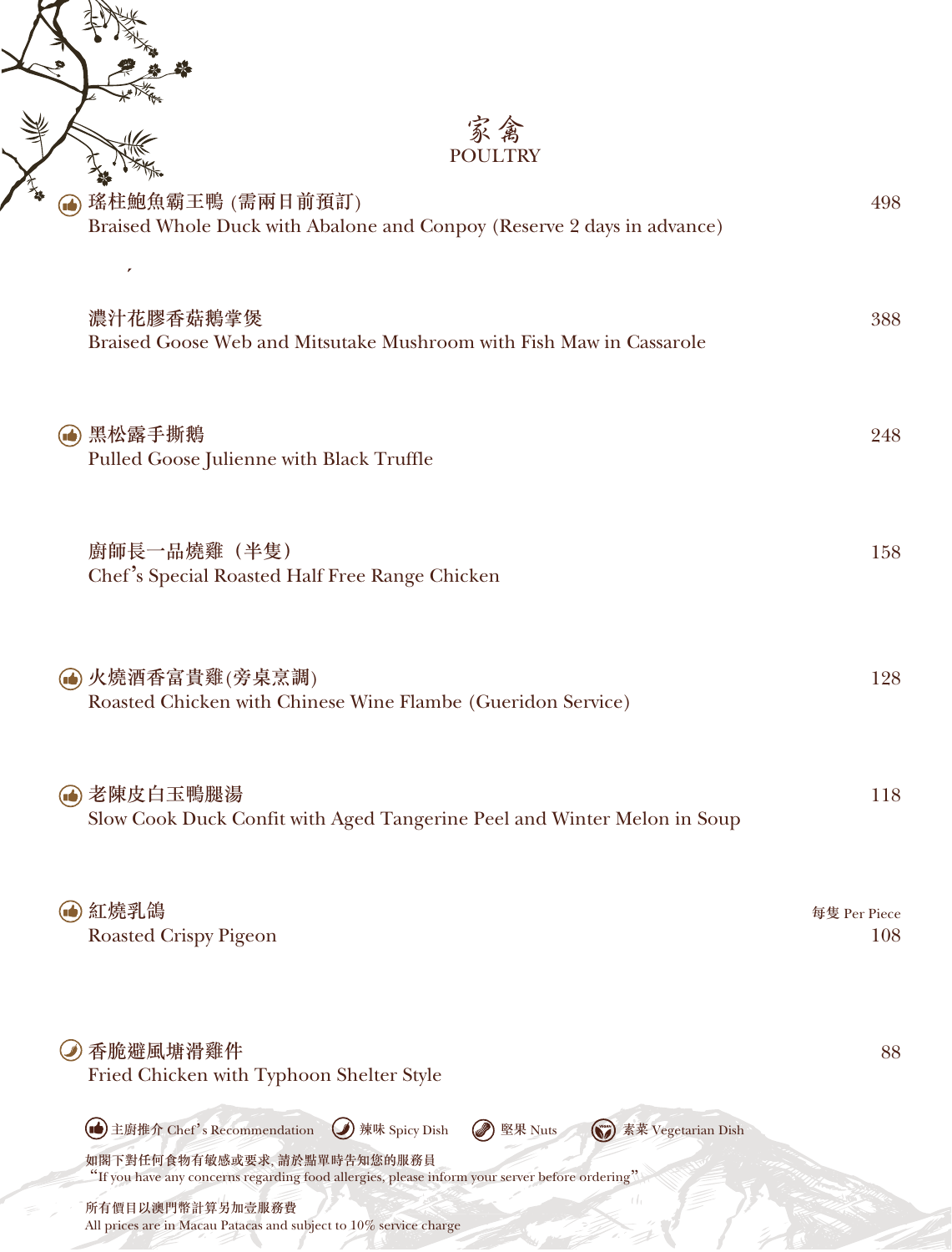

# 每日生猛海產 DAILY LIVE SEAFOOD

精選海上鮮 Steamed Live Fish Seasonal Price 時價

東星斑 Spot Coral 老鼠斑 Humpback Grouper 澳門龍脷 Macau Sole 珍珠躉 Pearl Lanceolatus 老虎斑 Tiger Grouper 或 其他 or Others (Please Ask Your Server)

廚師長烹調推介 Executive Chef Recommenation: 薑葱蒸 Steamed with Spring Onion and Ginger, 油浸 Deep-Fried 古法蒸 Steamed with Red Date, kohlrabi and Mushroom, 煎封 Pan-Fried 水煮 Spicy and Numbing

精選甲殼類海產 Live Shellfish Seasonal Price 時價

游水海蝦 Live Prawns 新鮮象拔蚌 Live Geoduck

生猛蟶子皇 Live Razar Clam

大西洋藍龍蝦 Atlantic Ocean Blue Lobster (約十二兩 Around 450 Grams)

生猛大肉蟹 Live Crab 澳洲龍蝦 Australia Lobster

廚師長烹調推介 Executive Chef Recommenation: 白灼 Poached, 蒜茸蒸 Steamed with Garlic, 薑葱蒸 Steamed with Spring Onion and Ginger 豉油皇 Pan-Fried in Soy Sauce , 芝士焗 Thermidor 花雕蛋白蒸 Steamed with Hua Diao Wine and Egg White 薑蔥焗 Wok-Fried with Spring Onion and Ginger, 上湯焗 Stewed with Superior Soup 避風塘 Fisherman's Wharf, 水煮 Spicy and Numbing, 豉椒炒 Stir-Fried in Black Bean Sauce 辣酒煮 Spicy Yellow Wine

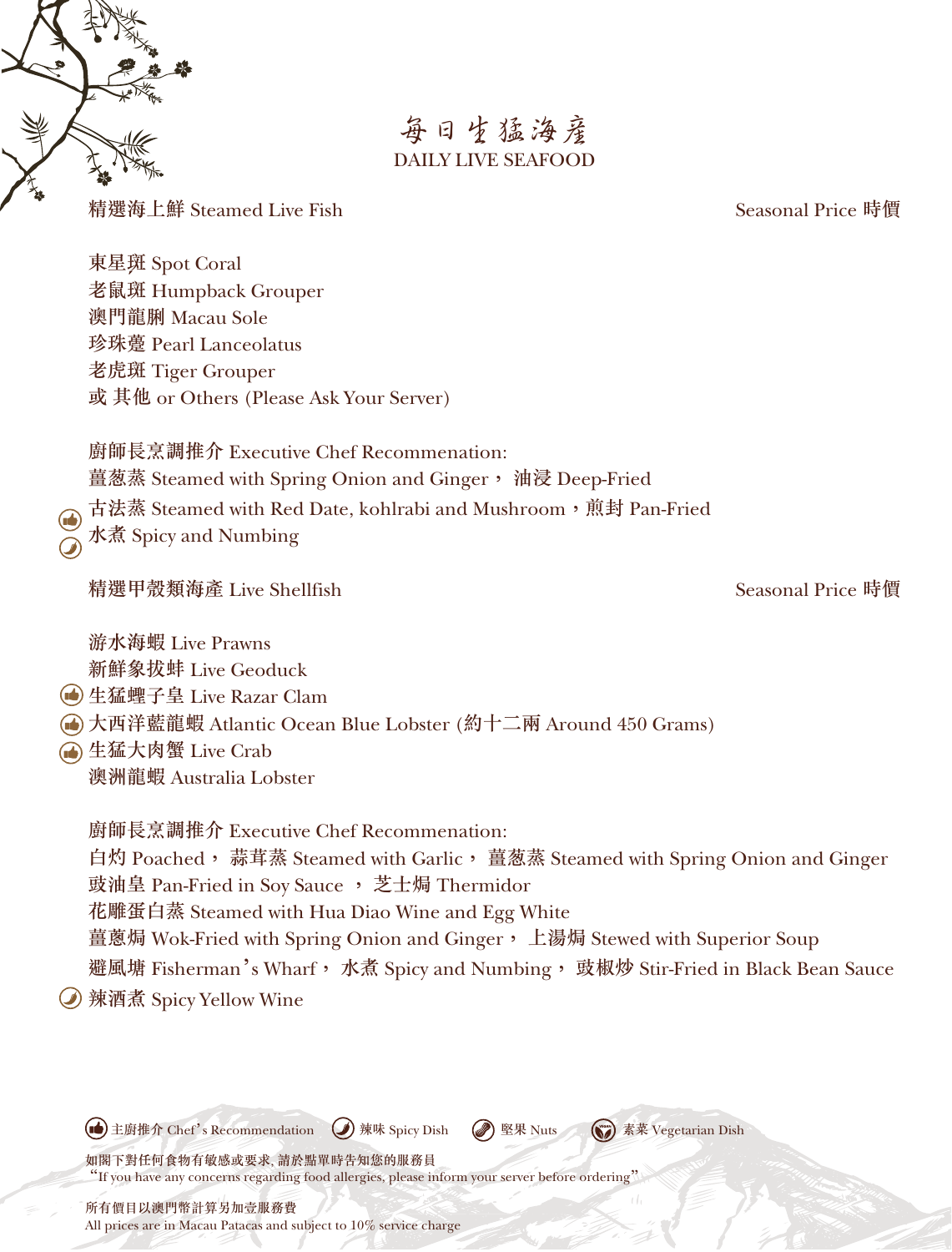

素菜

#### VEGETARIAN

| 榆耳竹笙鼎湖上素<br>Braised Bamboo Pitch and Yellow Fungus with Assorted Vegetable                                                    | 148 |
|-------------------------------------------------------------------------------------------------------------------------------|-----|
| (▲) 黑松露素鮑絲豆皮卷<br>Vegetarian Abalone Julienne Bean Curd Roll with Black Truffle                                                | 138 |
| (●) 椒麻醬炒素牛肉<br>Wok-Fried Beyond Beef with Sichuan Numbing Pepper<br>r                                                         | 118 |
| 雪裡紅炒素翅<br>Wok Fried Vegetarian Shark Fin with Potherb Mustard                                                                 | 108 |
| 素魚香煎釀豆腐<br>Pan - Fried Vegan Fish stuffed in To-Fu                                                                            | 108 |
| 蒸焗陳菇滑蛋砵<br>Double Cook Aged Mushroom Egg Bowl                                                                                 | 98  |
| (●) 宜賓芽菜素肉刈包<br>Sichuan Yibin Preserved Cabbage Vegan minced Pork Bun                                                         | 98  |
| 自漬仁稔蒸素千層<br><b>Bean-cured Sheets with Dracontomelon</b>                                                                       | 98  |
| (nd) 主廚推介 Chef's Recommendation<br>辣味 Spicy Dish<br>堅果 Nuts<br>(S) 素菜 Vegetarian Dish                                         |     |
| 如閣下對任何食物有敏感或要求,請於點單時告知您的服務員<br>"If you have any concerns regarding food allergies, please inform your server before ordering" |     |
| $($ $ $<br>所有價目以澳門幣計算另加壹服務費                                                                                                   |     |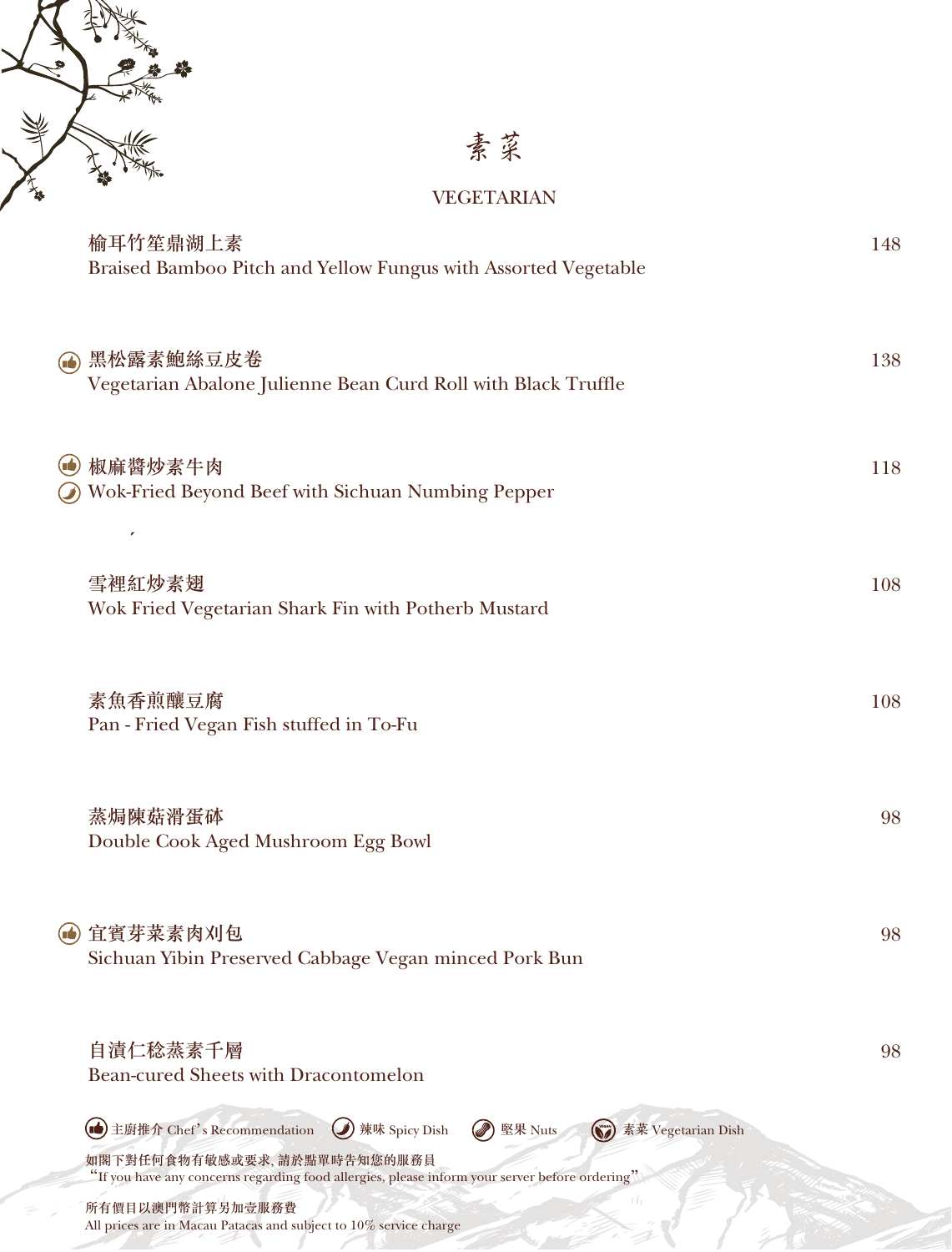



| 海皇魚湯雜菜煲<br>Seafood Assorted Vegatables with Fish Soup in Casserole                                                                                                                                                                              | 138 |
|-------------------------------------------------------------------------------------------------------------------------------------------------------------------------------------------------------------------------------------------------|-----|
| 馬拉盞吊片通菜煲<br>Morning Glory with Sliced Squid and Malaysia Paste in Casserole                                                                                                                                                                     | 118 |
| 蒜蓉瑤柱蝦乾肉碎蒸娃娃菜<br>Steamed Peking Cabbage with Conpoy, Dried Shrimp and Minced Pork                                                                                                                                                                | 118 |
| (4) 蟲草花魚肚泡勝瓜<br>Steeped Silk Melon with Cordyceps Militaris and Fish Maw                                                                                                                                                                        | 108 |
| (▲) 欖菜肉碎乾煸四季豆<br>Wok Fried String Bean with Minced Pork and Olive Cabbage                                                                                                                                                                       | 98  |
| (● 魚香茄子煲<br><b>Eggplant and Salty Fish Casserole</b>                                                                                                                                                                                            | 98  |
| (●) 煎釀虎皮尖椒<br>Easy Fried Chili Pepper Stuffed with Fish paste                                                                                                                                                                                   | 88  |
| 季子時令菜蔬 Seasonal Chinese Vegatable<br>農家菜心 Flowering Chinese Cabbage,油麥菜 Indian Lettuce, 娃娃菜 Peking Cabbage<br>西蘭花Broccoli, 羅馬生菜 Romaine Lettuce, 菜苗Baby Leaves,                                                                                 | 88  |
| (生炒、上湯、鹽水、蒜蓉、白灼、蠔油 、椒絲腐乳、)<br>(Sauteed / Broth / Salt-Flavored / Garlic / Boiled / Oyster Sauce/ Fermented Bean Curd /)                                                                                                                         |     |
| (d) 主廚推介 Chef's Recommendation<br>辣味 Spicy Dish<br>(S) 素菜 Vegetarian Dish<br>Õ.<br>堅果 Nuts<br>如閣下對任何食物有敏感或要求、請於點單時告知您的服務員<br>"If you have any concerns regarding food allergies, please inform your server before ordering"<br>所有價目以澳門幣計算另加壹服務費 |     |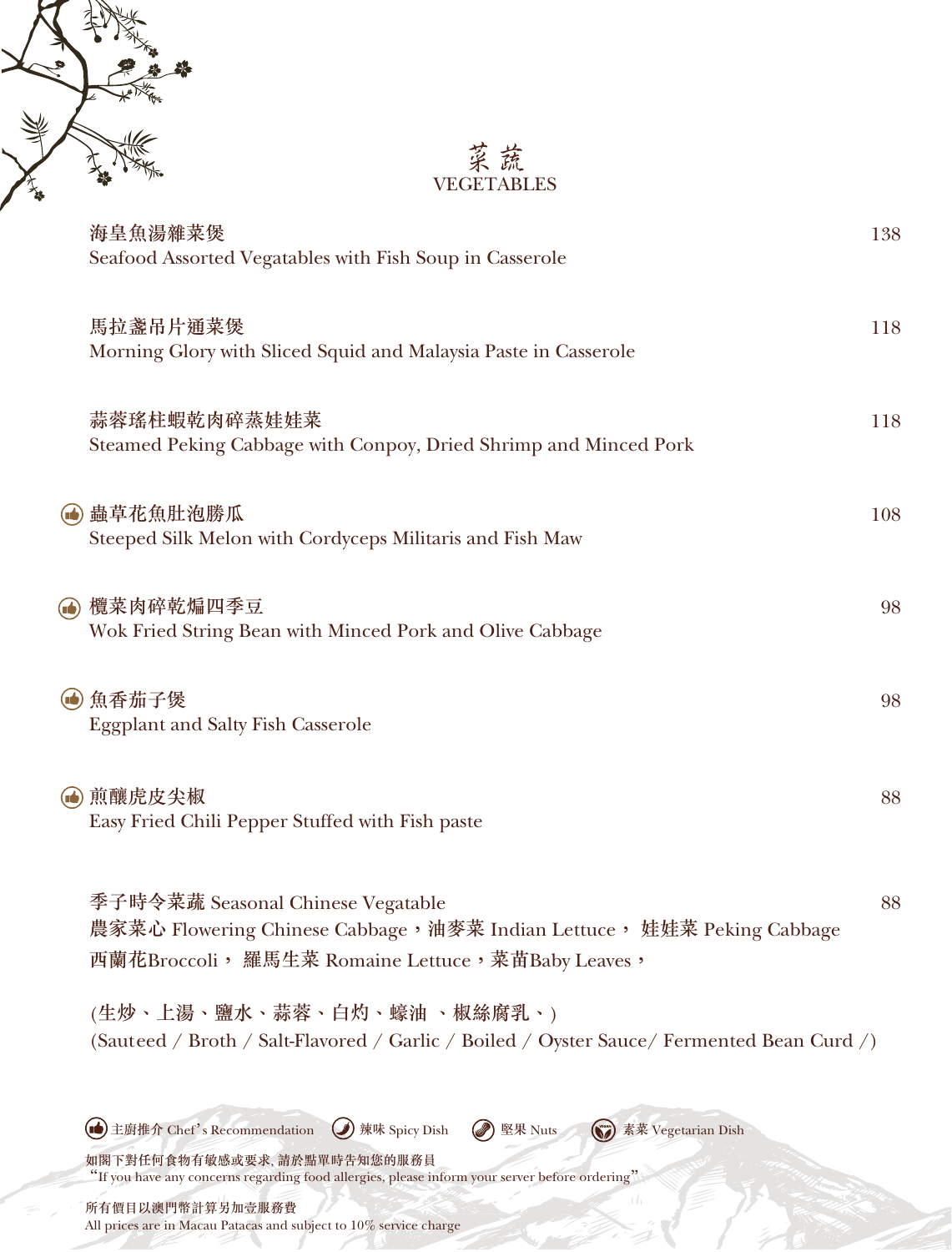### 飯、麵 RICE AND NOODLES

|                                | 勵皇御宴燴飯<br>Grand Palace Imperial Fried Rice with Braised Sea Cucumber,<br>Abalone, Fish Maw, Scallop, Conpoy, Mushroom, Sakura Shrimp | 388                 |
|--------------------------------|--------------------------------------------------------------------------------------------------------------------------------------|---------------------|
| $(\blacksquare \blacklozenge)$ | 魚籽瑤柱蟹肉燴伊麵<br>Braised Crab Meat, Conpoy and Caviar with E-Fu Noodle                                                                   | 198                 |
| $\mathbf \Omega$               | 黑松露新豬肉蛋白炒飯<br>Egg White Fried Rice with Omni Pork and Truffle                                                                        | 158                 |
|                                | XO醬穀飼牛炒河<br>Fried Flat Rice Noodle with Corn Beef Fillet in XO sauce                                                                 | 148                 |
|                                | 頭抽乾炒三絲鮮蝦麵<br>Fried Noodle with Fresh Shrimp and Vegetable Julienne Trio in Premium Cuvee Soy                                         | 128                 |
|                                | 生薑雞酒瀨粉<br>Chicken Rice Spaghetti with Ginger Yellow Wine                                                                             | 每位 Per Person<br>88 |
| (uś                            | 酸菜黄魚片湯米線<br>Poached Yellow Cocaker with Chinese Sauerkraut Rice Noodle Soup                                                          | 每位 Per Person<br>88 |
|                                | 傳統茶粿湯<br><b>Traditional Rice Stick in Soup</b>                                                                                       | 每位 Per Person<br>38 |
|                                | 明火米皇<br>Congee                                                                                                                       | 每位 Per Person<br>18 |
|                                | 頂級香苗<br><b>Steamed Rice</b>                                                                                                          | 每位 Per Person<br>18 |
|                                | 素菜 Vegetarian Dish<br>œ<br>主廚推介 Chef's Recommendation<br>辣味 Spicy Dish<br>堅果 Nuts<br>$\mathbf{C}$                                    |                     |
|                                | 如閣下對任何食物有敏感或要求、請於點單時告知您的服務員<br>"If you have any concerns regarding food allergies, please inform your server before ordering"        |                     |
|                                | U,<br>所有價目以澳門幣計算另加壹服務費<br>All prices are in Macau Patacas and subject to 10% service charge                                          |                     |